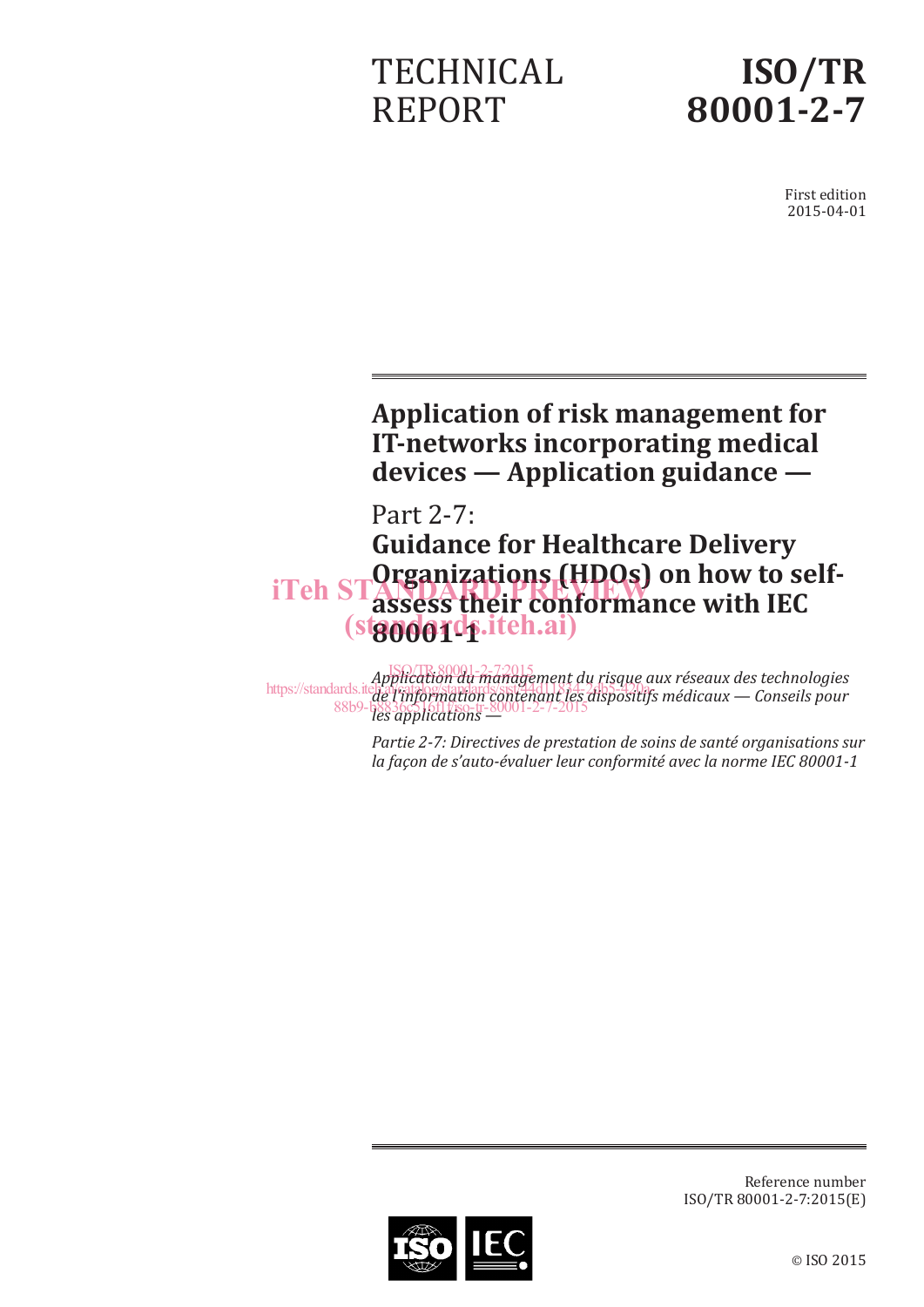# iTeh STANDARD PREVIEW (standards.iteh.ai)

ISO/TR80001-2-7:2015 https://standards.iteh.ai/catalog/standards/sist/44d11834-2db5-420a-88b9-b8836c516f1f/iso-tr-80001-2-7-2015



# **COPYRIGHT PROTECTED DOCUMENT**

© ISO 2015

All rights reserved. Unless otherwise specified, no part of this publication may be reproduced or utilized otherwise in any form or by any means, electronic or mechanical, including photocopying, or posting on the internet or an intranet, without prior written permission. Permission can be requested from either ISO at the address below or ISO's member body in the country of the requester.

ISO copyright office Case postale 56 • CH-1211 Geneva 20 Tel. + 41 22 749 01 11 Fax + 41 22 749 09 47 E-mail copyright@iso.org Web www.iso.org

Published in Switzerland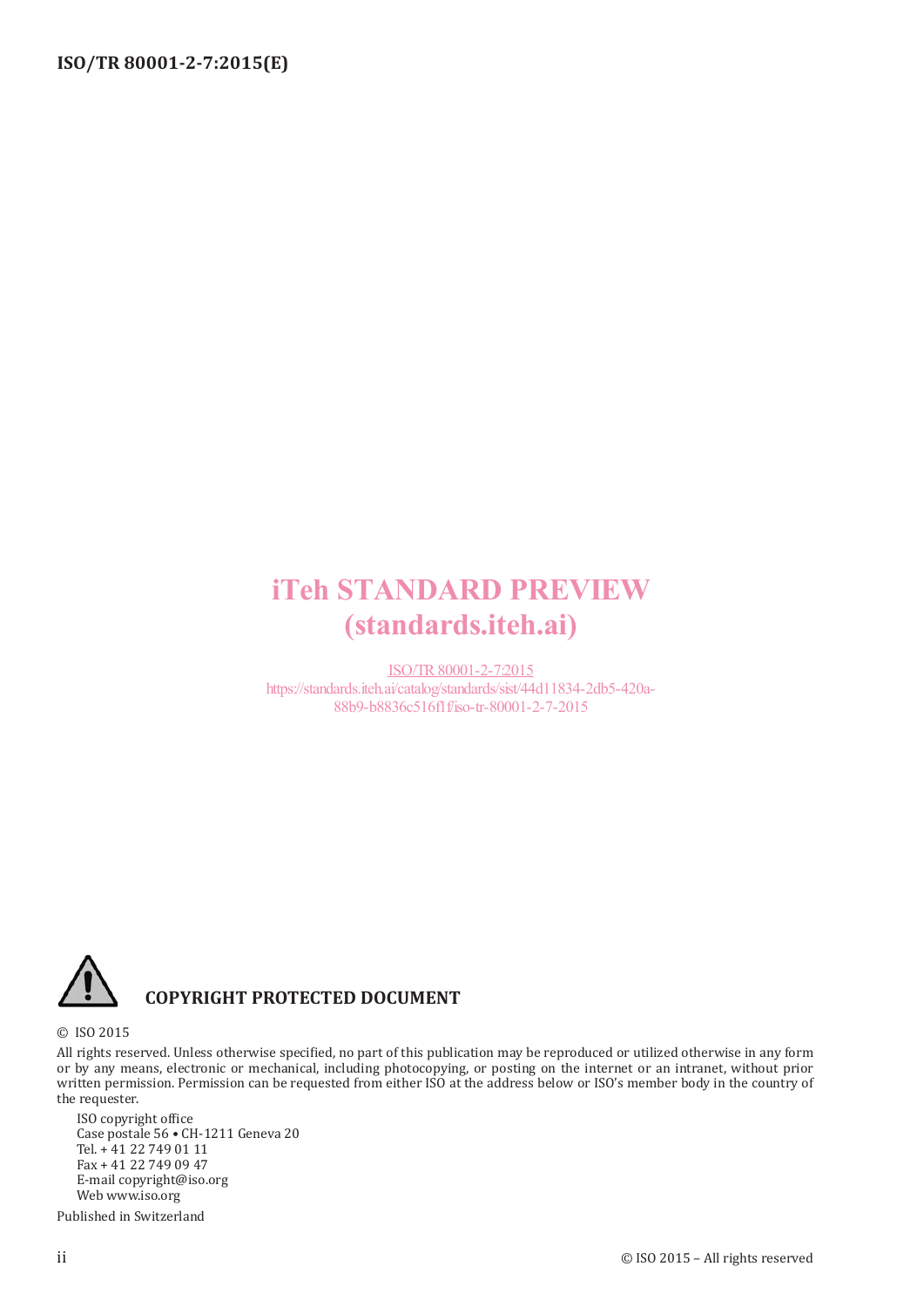# **Contents**

| . .<br>×<br>۹<br>×<br>×<br>۰, |
|-------------------------------|
|-------------------------------|

| 1            |     |                                                                                                                                                                                                                                             |  |
|--------------|-----|---------------------------------------------------------------------------------------------------------------------------------------------------------------------------------------------------------------------------------------------|--|
| $\mathbf{2}$ |     |                                                                                                                                                                                                                                             |  |
| 3            |     |                                                                                                                                                                                                                                             |  |
| 4            |     |                                                                                                                                                                                                                                             |  |
|              | 4.1 |                                                                                                                                                                                                                                             |  |
|              | 4.2 |                                                                                                                                                                                                                                             |  |
|              | 4.3 |                                                                                                                                                                                                                                             |  |
|              |     | 4.3.1                                                                                                                                                                                                                                       |  |
|              |     | 4.3.2                                                                                                                                                                                                                                       |  |
|              |     | 4.3.3                                                                                                                                                                                                                                       |  |
|              |     | 4.3.4                                                                                                                                                                                                                                       |  |
|              |     | 4.3.5                                                                                                                                                                                                                                       |  |
|              |     | 4.3.6                                                                                                                                                                                                                                       |  |
|              |     | 4.3.7                                                                                                                                                                                                                                       |  |
|              | 4.4 |                                                                                                                                                                                                                                             |  |
|              |     | 4.4.1                                                                                                                                                                                                                                       |  |
|              |     | 4.4.2 Process attribute rating values<br>Capability Levels STANDARD PRRMIEW 5                                                                                                                                                               |  |
|              | 4.5 |                                                                                                                                                                                                                                             |  |
|              |     |                                                                                                                                                                                                                                             |  |
|              |     | 4.6 Tailoring the Assessment Method<br><b>Annex A</b> (informative) Assessment Method<br><b>Annex A</b> (informative) Assessment Method<br><b>Annex A</b> (informative) Assessment Method<br><b>Annex A</b> (informative) Assessment Method |  |
|              |     |                                                                                                                                                                                                                                             |  |
|              |     |                                                                                                                                                                                                                                             |  |
|              |     | Annex C (informative) <sup>tt</sup> Process <sup>1</sup> Assessiment Myderls/sist/44d11834-2db5-420a-<br>88b9-b8836c516flf/so-tr-80001-2-7-2015<br><b>Annex D</b> (informative) Abbreviations and Process Identifiers                       |  |
|              |     | Bibliography 202                                                                                                                                                                                                                            |  |
|              |     |                                                                                                                                                                                                                                             |  |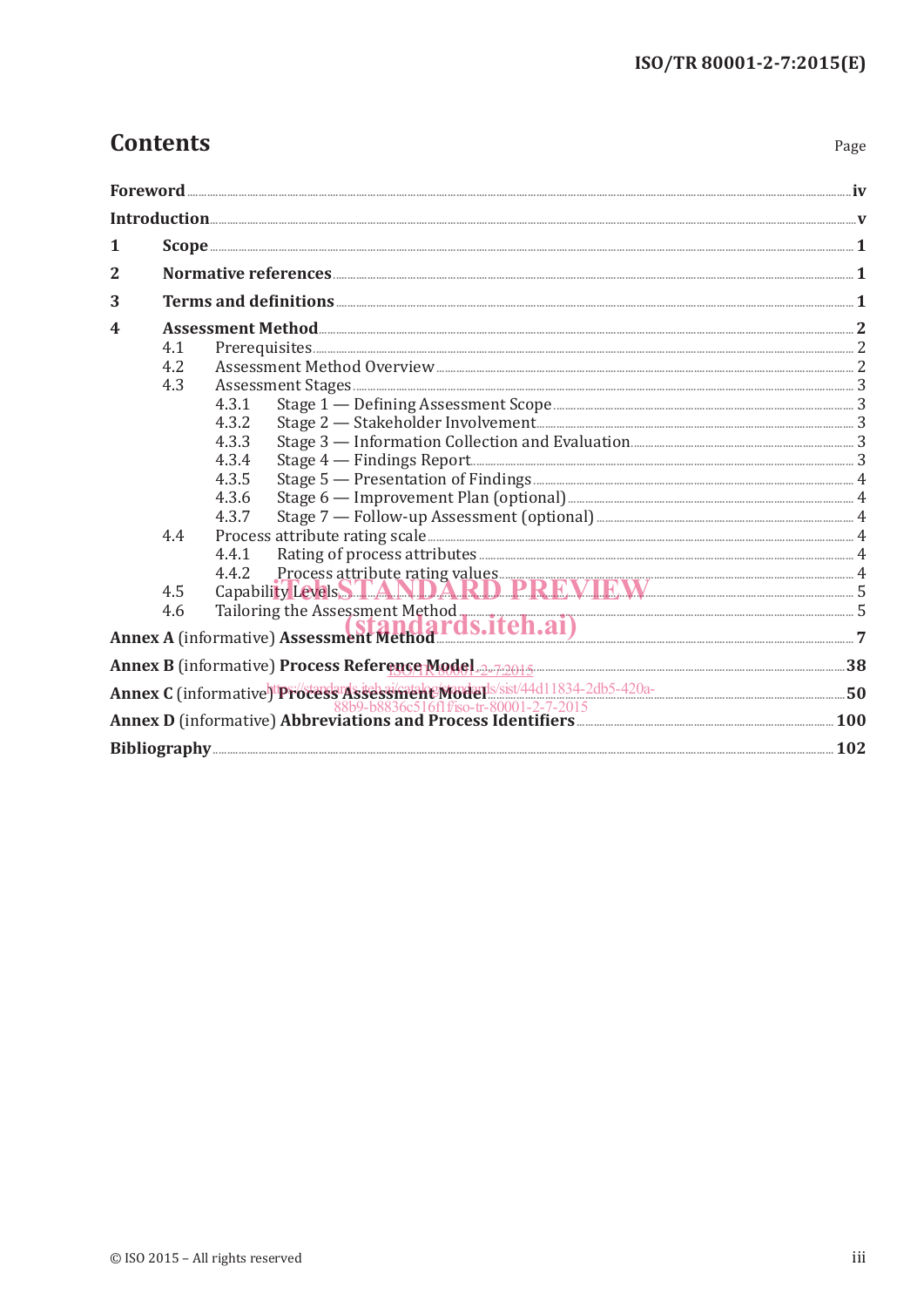# **Foreword**

ISO (the International Organization for Standardization) is a worldwide federation of national standards bodies (ISO member bodies). The work of preparing International Standards is normally carried out through ISO technical committees. Each member body interested in a subject for which a technical committee has been established has the right to be represented on that committee. International organizations, governmental and non-governmental, in liaison with ISO, also take part in the work. ISO collaborates closely with the International Electrotechnical Commission (IEC) on all matters of electrotechnical standardization.

The procedures used to develop this document and those intended for its further maintenance are described in the ISO/IEC Directives, Part 1. In particular the different approval criteria needed for the different types of ISO documents should be noted. This document was drafted in accordance with the editorial rules of the ISO/IEC Directives, Part 2 (see www.iso.org/directives).

Attention is drawn to the possibility that some of the elements of this document may be the subject of patent rights. ISO shall not be held responsible for identifying any or all such patent rights. Details of any patent rights identified during the development of the document will be in the Introduction and/or on the ISO list of patent declarations received (see www.iso.org/patents).

Any trade name used in this document is information given for the convenience of users and does not constitute an endorsement.

For an explanation on the meaning of ISO specific terms and expressions related to conformity assessment, as well as information about ISO's adherence to the WTO principles in the Technical Barriers<br>to Trade (TBT), see the following URL: Foreword — Supplementary information to Trade (TBT), see the following URL: Foreword — Supplementary information.

The committee responsible for this document is ISO/TC 215, *Heath informatics*.

ISO/IEC/TR 80001 consists of the following parts, under the general title *Application of risk management* for IT-networks incorporating medical devices ai/catalog/standards/sist/44d11834-2db5-420a-88b9-b8836c516f1f/iso-tr-80001-2-7-2015

- *Part 1: Roles, responsibilities and activities*
- *Part 2-1: Step-by-step risk management of medical IT-networks; Practical applications and Examples*
- *Part 2-2: Guidance for the communication of medical device security needs, risks and controls*
- *Part 2-3: Guidance for wireless networks*
- *Part 2-4: General implementation guidance for Healthcare Delivery Organizations*
- *Part 2-5: Application guidance Guidance for distributed alarm systems*
- *Part 2-6: Application guidance Guidance for responsibility agreements*
- *Part 2-7: Guidance for Healthcare Delivery Organizations (HDOs) on how to self-assess their conformance with IEC 80001-1*

The following parts are under preparation:

— *Part 2-8: Application guidance — Guidance on standards for establishing the security capabilities identified in IEC 80001-2-2*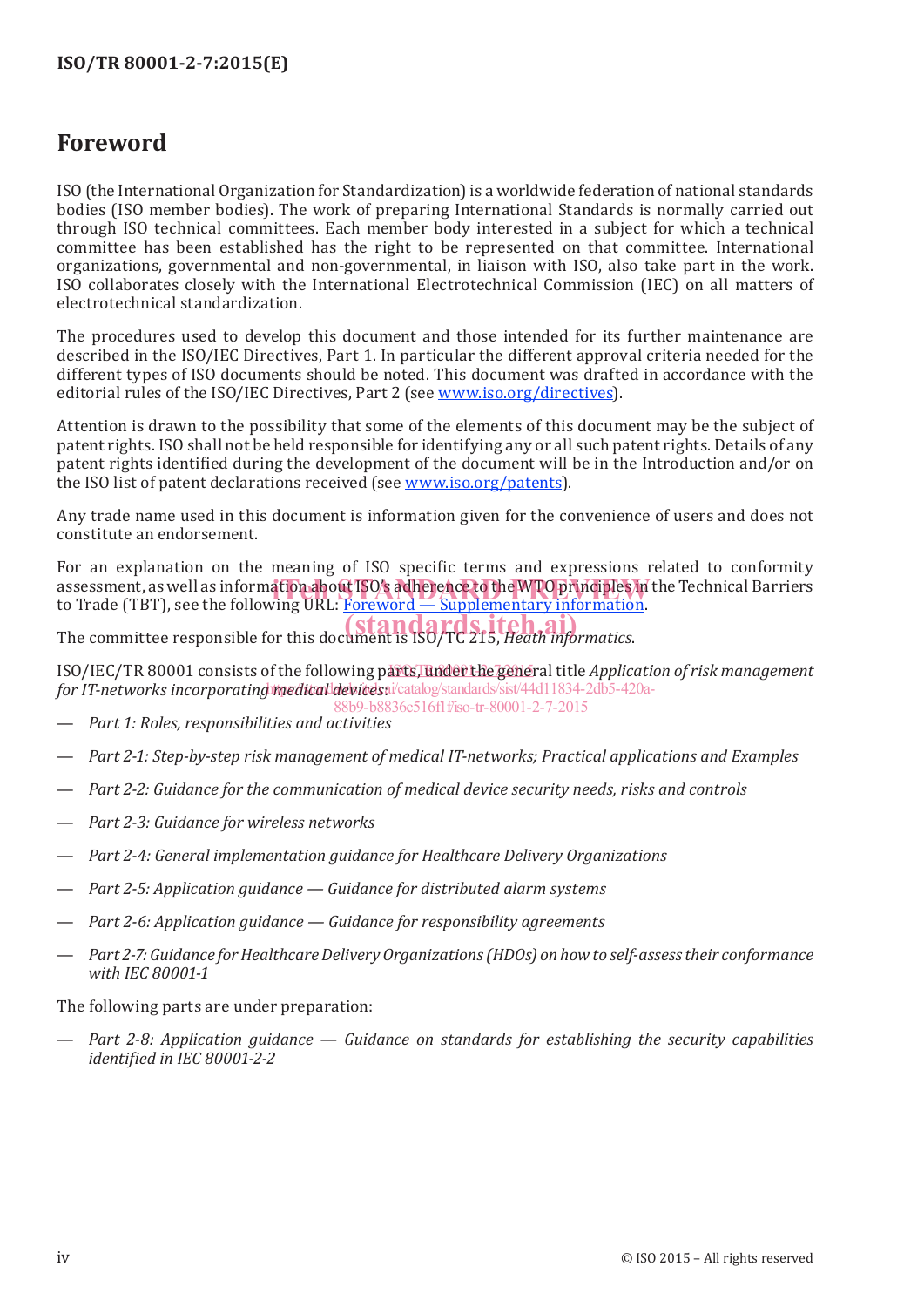# **Introduction**

This part of ISO/TR 80001 provides guidance for a Healthcare Delivery Organization (HDO) that wishes to self-assess its implementation of the processes of IEC 80001-1. This part of ISO/TR 80001 can be used to assess Medical IT-Network projects where IEC 80001-1 has been determined to be applicable. This part of ISO/TR 80001 provides an exemplar assessment method which includes a set of questions which can be used to assess the performance of risk management of a Medical IT-Network incorporating a medical device. This assessment method can be used in its presented form or can be tailored to meet the needs of a specific HDO. A Process Reference Model (PRM) and an example Process Assessment Model (PAM) that meet the requirements of ISO/IEC 15504-2 are included in the Appendices of this part of ISO/TR 80001. The PRM and PAM can be used to provide a standardized basis for tailoring the exemplar assessment method where required.

This part of ISO/TR 80001 can be used in a number of ways including the following.

- a) The assessment method can be used to perform an assessment to determine conformance against IEC 80001-1.
- b) In instances where conformance has been established, the assessment method can also be used to assess risk management processes and determine the capability level at which these processes are being performed.
- c) Based on the context of the HDO being assessed, the assessment method can be tailored to address the individual HDO use, needs and concerns.

The results of the assessment will highlight any weaknesses within current risk management processes and can be used as a basis for the improvement of these processes. Where necessary, modification of the<br>assessment method can be undertaken with reference to the PRM and PAM for IEC 80001-1 which are assessment method can be undertaken with reference to the PRM and PAM for IEC 80001-1 which are also included in this part of ISO/TR 80001. This approach allows for a lightweight assessment approach to which more rigour can be added if required. For example, a re-assessment may be required in instances where an initial assessment revealed weaknesses in the current risk management processes and improvements have subsequently been made which require re-assessment to assess their impact on conformance. A re-assessment may also be performed in instances where confirmation is required that process improvement measures which have been undertaken have resulted in the achievement of a higher capability level.

This part of ISO/TR 80001 provides the following:

- guidance for a HDO to self-assess implementation of the processes of IEC 80001-1;
- an exemplar assessment method which
	- includes a set of questions,
	- can be used to assess the performance of risk management of a Medical IT-Network incorporating a medical device,
	- can be used in its presented form, and
	- can be tailored on a standardised basis using the included PRM and PAM;
- a PRM that meet the requirements of ISO/IEC 15504-2;
- an example PAM that meet the requirements of ISO/IEC 15504-2.

NOTE This part of ISO/TR 80001 contains original material that is © 2013, Dundalk Institute of Technology, Ireland. Permission is granted to ISO and IEC to reproduce and circulate this material, this being without prejudice to the rights of Dundalk Institute of Technology to exploit the original text elsewhere.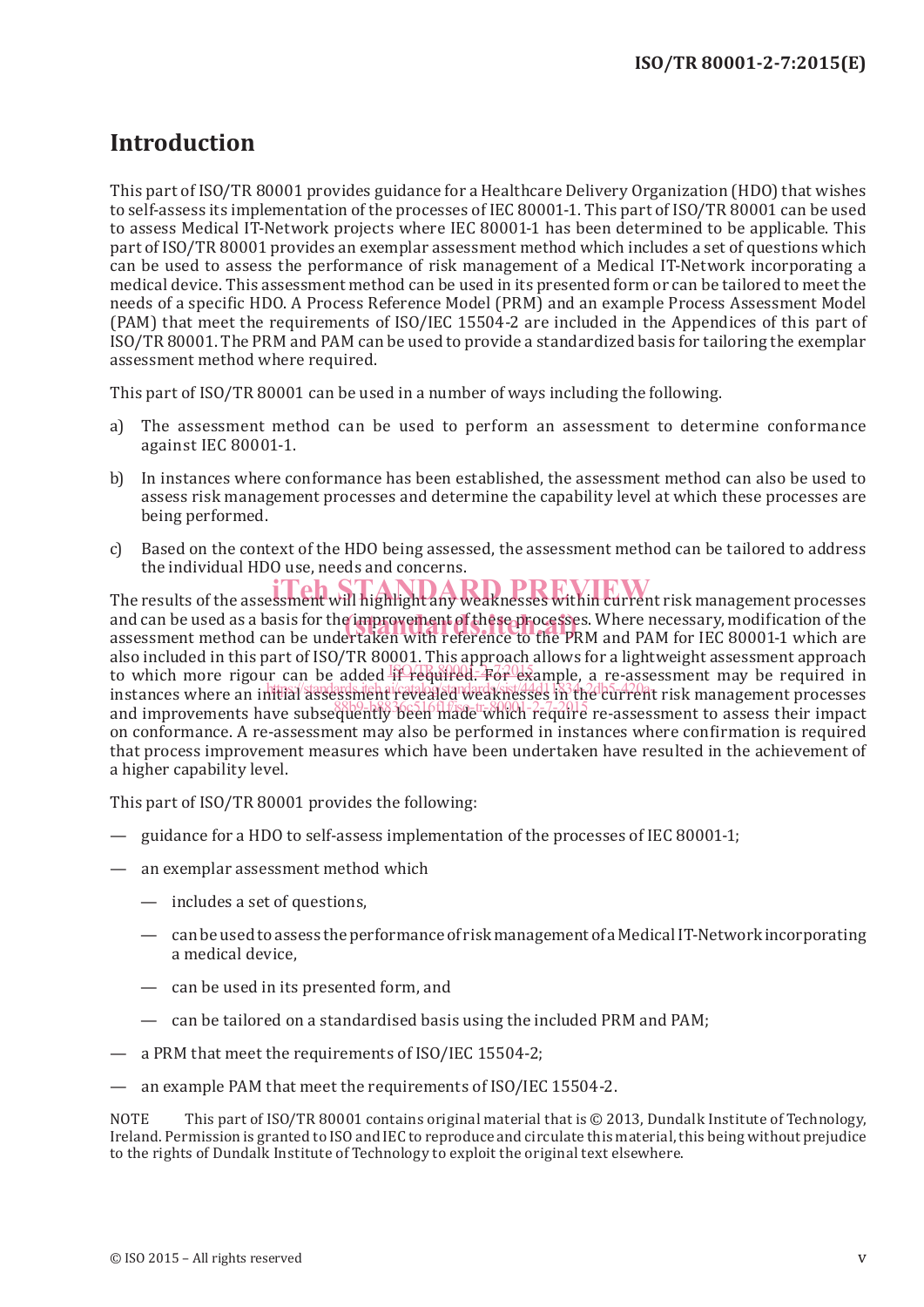# iTeh STANDARD PREVIEW (standards.iteh.ai)

ISO/TR80001-2-7:2015 https://standards.iteh.ai/catalog/standards/sist/44d11834-2db5-420a-88b9-b8836c516f1f/iso-tr-80001-2-7-2015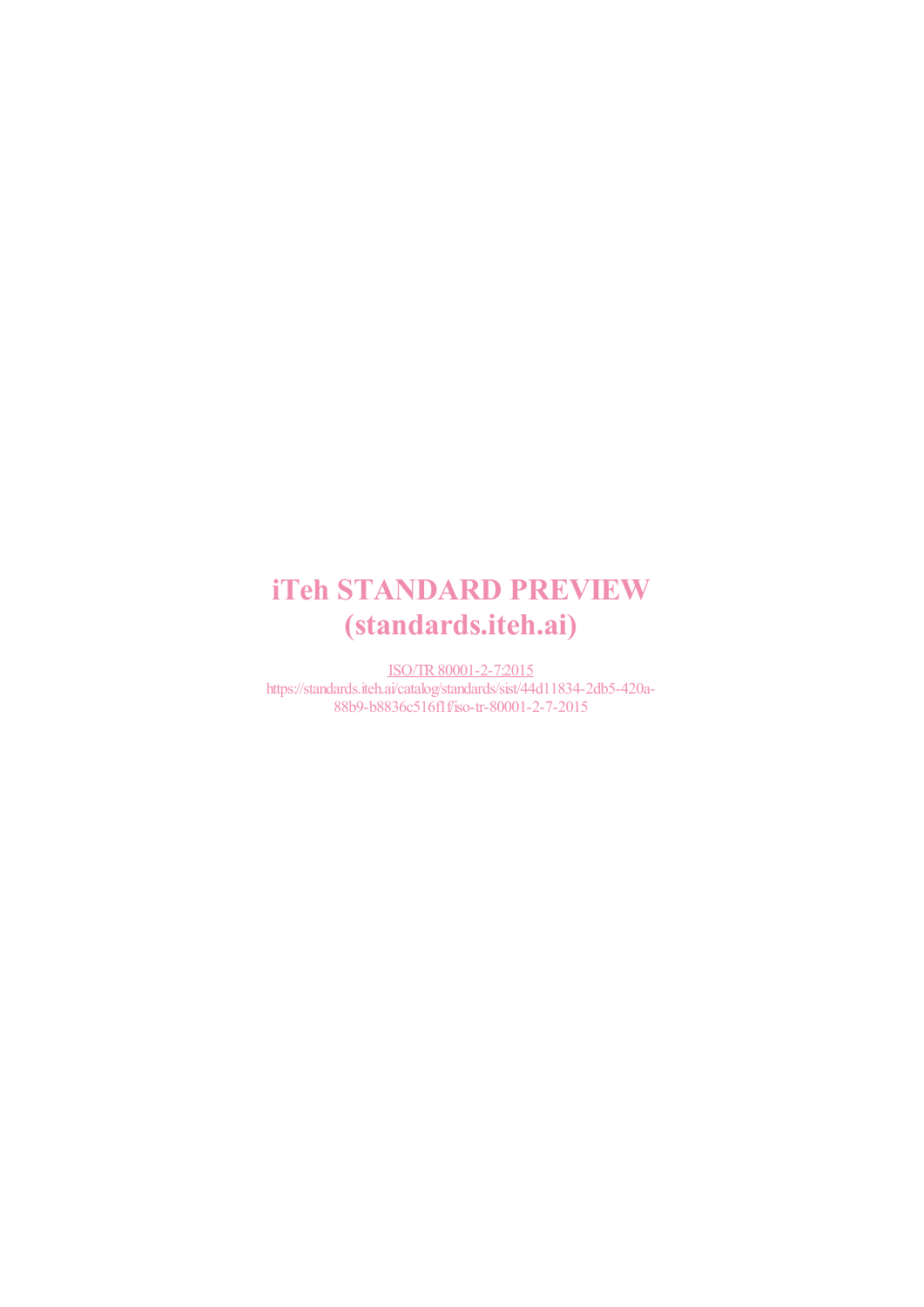# **Application of risk management for IT-networks incorporating medical devices — Application guidance —**

# Part 2-7: **Guidance for Healthcare Delivery Organizations (HDOs) on how to self-assess their conformance with IEC 80001-1**

## **1 Scope**

The purpose of this part of ISO/TR 80001 is to provide guidance to HDOs on self-assessment of their conformance against IEC 80001-1.

The purpose of this part of ISO/TR 80001 is to

- a) provide guidance to HDOs on self-assessment of their conformance against IEC 80001-1,
- b) provide an exemplar assessment method which can be used by HDOs in varying contexts to assess themselves against IEC 80001-1,
- c) define a PRM comprising a set of processes, described in terms of process purpose and outcomes that demonstrate coverage of the requirements of LEC 89001-1, and
- d) define a PAM that meets the requirements of ISO/IEC 15504-2 and that supports the performance of an assessment by providing indicators for guidance on the interpretation of the process purposes and outcomes as defined in IEC 80001-1 (PRM) and the process attributes as defined in ISO/IEC 15504-2. 88b9-b8836c516f1f/iso-tr-80001-2-7-2015

This part of ISO/TR 80001 does not introduce any requirements in addition to those expressed in IEC 80001-1.

## **2 Normative references**

The following documents, in whole or in part, are normatively referenced in this document and are indispensable for its application. For dated references, only the edition cited applies. For undated references, the latest edition of the referenced document (including any amendments) applies.

Members of ISO and IEC maintain registers of currently valid International Standards.

IEC 80001-1:2010, *Application of Risk Management for IT-Networks incorporating Medical Devices — Part 1: Roles, responsibilities and activities*

ISO/IEC 15504-1, *Information technology — Process assessment — Part 1: Concepts and vocabulary*

ISO/IEC 15504-2:2003, *Information technology — Process assessment — Part 2: Performing an assessment*

## **3 Terms and definitions**

For the purposes of this document, the terms and definitions given in ISO/IEC 15504-1 and IEC 80001-1 apply.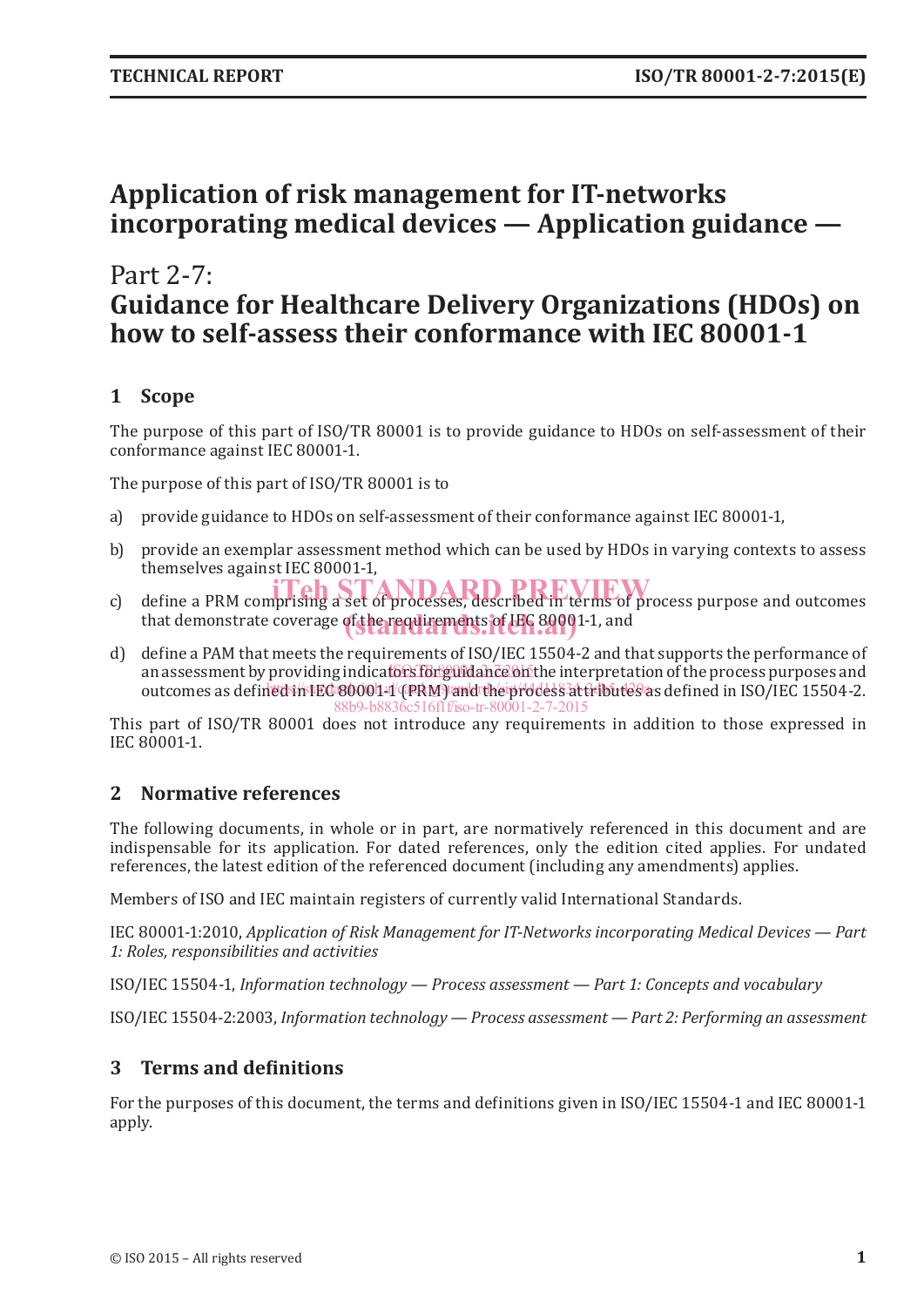## **4 Assessment Method**

#### **4.1 Prerequisites**

In order to perform an assessment, an assessor is required. When performing an assessment, it is preferable to have more than one assessor. In cases where the assessment is performed by more than one assessor, a lead assessor should be nominated. The need for multiple assessors is determined by the context of the HDO and the system under assessment. The context of the HDO and the scope of the assessment also determine the need for the modification of the presented exemplar assessment method. In addition, to performing the assessment, the assessor should consider interacting with all relevant risk management stakeholders both those internal and external to the HDO. The assessor should also have access to all relevant materials related to the performance of risk management activities.

#### **4.2 Assessment Method Overview**

The use of an assessment method allows assessments to be performed in a consistent and repeatable manner. The assessment method which is presented in this part of ISO/TR 80001 is based on the processes and practices as defined in the PRM and PAM which are presented in the appendices of this part of ISO/TR 80001. Figure 1 shows the 14 processes and their respective process categories which are contained in the PAM. The PAM, which can be found in Annex C, provides a full description of these processes including the activities (base practices) which must be performed to successfully achieve the purpose of the process. The assessment method consists of an approach to performing the assessment and a set of questions which allows the assessor to collect objective evidence to support an assessment of how each of the activities are being performed (and support the assignment of a capability rating to each how each of the activities are being performed (and support the assignment of a capability rating to each<br>process). On the basis of the evidence gathered during the assessment, the strengths and weaknesses of the processes can be identified and recommendations can be made to improve risk management<br>practices and conformance with IEC 80001-1. practices and conformance with IEC 80001-1.

|                  |                                                                               |                            | https://standards. <b>PA.McProcesses</b> sesist/44d11834-2db5-420a-                            |
|------------------|-------------------------------------------------------------------------------|----------------------------|------------------------------------------------------------------------------------------------|
|                  | <b>Medical IT Network Risk Management</b><br><b>Process Group (MRM)</b>       |                            | <b>Change Release Management &amp; Configuration</b><br><b>Management Process Group (CRCM)</b> |
| MRM.1            | Medical IT Network Risk Management Process                                    |                            |                                                                                                |
| MRM.1.1          | Risk Analysis & Evaluation                                                    | CRCM.1                     | Change Release & Configuration Management                                                      |
|                  | MRM.1.2 Risk Control                                                          |                            | Decision on how to apply Risk Management                                                       |
|                  | MRM.1.3 Residual Risk                                                         | CRCM.3                     | Go Live                                                                                        |
|                  | Live Network Risk Management Process Group (LNRM)                             |                            |                                                                                                |
|                  |                                                                               |                            |                                                                                                |
| LNRM.1<br>LNRM.2 | Monitoring<br><b>Event Management</b>                                         |                            |                                                                                                |
|                  | <b>Medical IT Network Documentation and Planning</b>                          | <b>Process Group (MDP)</b> |                                                                                                |
|                  |                                                                               |                            |                                                                                                |
| MDP.1<br>MDP.2   | <b>Medical IT Network Planning</b><br><b>Medical IT Network Documentation</b> | MDP.4<br>MDP.5             | <b>Risk Management Policy</b><br><b>Organisational Risk Management Process</b>                 |

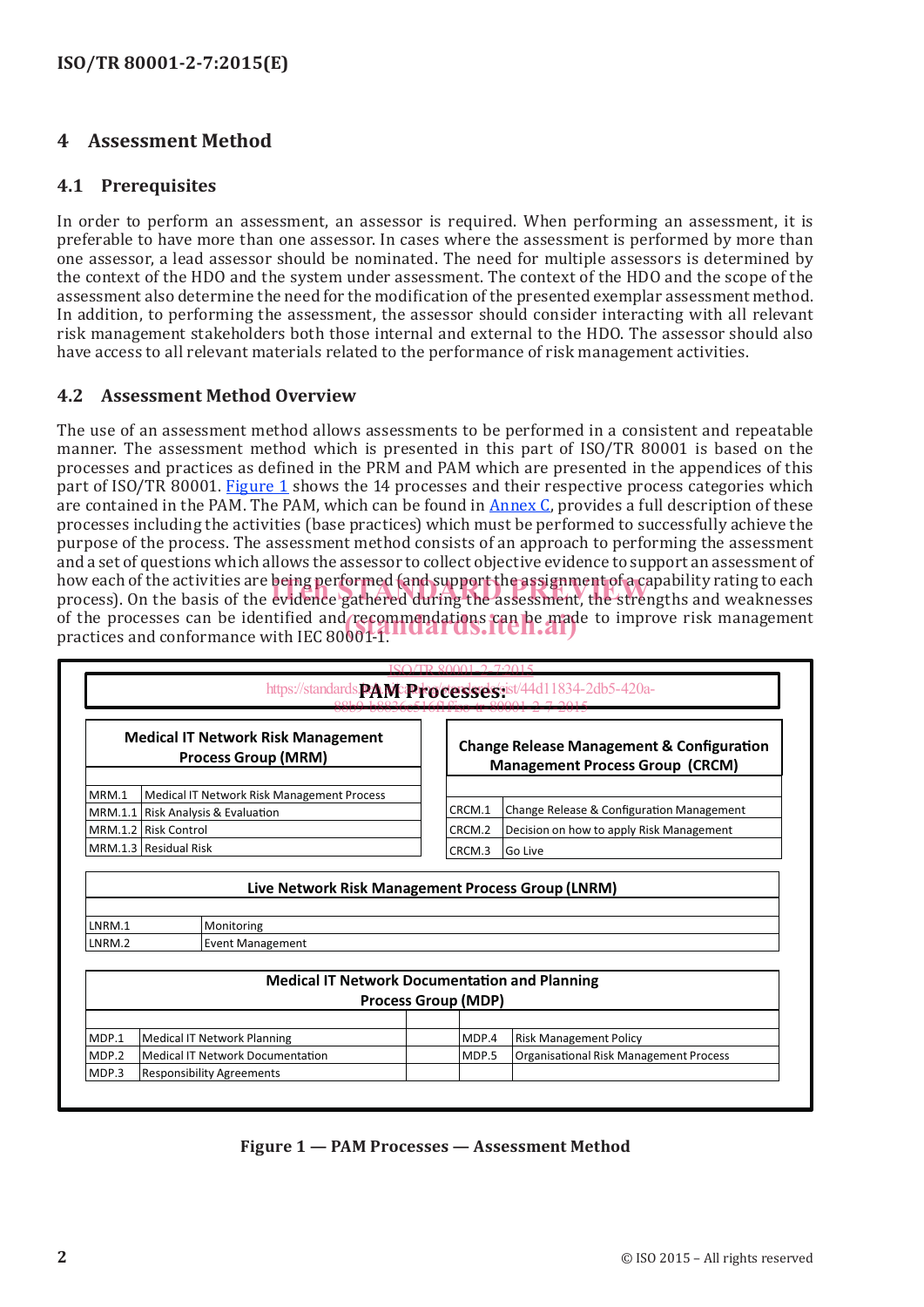### **4.3 Assessment Stages**

In order to produce a repeatable and consistent approach to assessment, the assessment is carried out in a number of stages. A seven-stage procedure for the performance of the assessment has been defined. Each of the stages is described in the following sections of this clause:

#### **4.3.1 Stage 1 — Defining Assessment Scope**

This is the initial planning stage of the assessment. During this stage of the assessment, the lead assessor meets with Top management and the scope of the assessment is defined. This stage can be used to define to which Medical IT-Networks IEC 80001-1 is applicable. The system (or IT network modification project) which is to be the focus of the assessment is defined and the context of the system is understood. Risk management stakeholders should be identified. Risk management stakeholders are both internal (e.g. clinical engineering) and external (e.g. medical device manufacturers) to the HDO. The lead assessor should ensure that Top management sponsors the assessment and that all relevant risk management stakeholders are available to participate for the duration of the assessment process.

#### **4.3.2 Stage 2 — Stakeholder Involvement**

Having secured the commitment of all relevant risk management stakeholders to participate in the assessment process, the lead assessor meets with risk management stakeholders to explain the assessment method. The lead assessor explains the agreed scope of the assessment and explains how the assessment is to be conducted and how findings from the assessment are to be communicated. As risk management stakeholders consist of members from a cross disciplinary team, the lead assessor ensures that all stakeholders are clear on what their participation in the assessment involves.

A sample template which can be used to record the information collected in stages 1 and 2 of the assessment process is provided in  $\Lambda$  2.2 assessment process is provided in A.2.2.

#### ISO/TR 80001-2-7:201:

### **4.3.3 Stage 3 — Information Collection and Evaluation** 1834-2db5-420a-

During this stage of the assessment, the lead assessor interviews various risk management stakeholders using a set of scripted questions (for the exemplar assessment questions, see  $A.1$ ) and evaluates the responses. Group interviews should be used where possible to gain an understanding of risk management processes from varying stakeholder perspectives. A combination of individual and group interviews may be used. To facilitate the recording of the responses, a second assessor may be used to take notes on the interviews. Additional questions may be required if clarification is necessary. The assessor uses the questions to promote discussion on risk management practices which are currently in place. At this stage, the lead assessor can also inspect work products related to risk management activities and evaluate these work products on the basis of the assessment questions. 88b9-b8836c516f1f/iso-tr-80001-2-7-2015

A sample template which can be used to record the information collected during the interviews which are performed in stage 3 of the assessment process is provided in  $A.2.3$ .

#### **4.3.4 Stage 4 — Findings Report**

A findings report is drafted based on the data gathered during stage 3. The lead assessor reviews the interview notes and evaluates the responses to the scripted questions and any available work products. Having reviewed the evidence gathered during the assessment, the lead assessor generates a rating for the response to the questions based on the Process Attribute Rating Scale as detailed in 4.4. In the case of an assessment to assess conformance, the findings report should state whether conformance to the standard (based on an assessment of all 14 processes) has been achieved. On the basis of the evidence gathered during the assessment, the lead assessor identifies strengths and weaknesses within the current risk management practices. The lead assessor includes in the findings report a set of recommendations to address identified issues and which can be implemented in order to improve risk management practices and facilitate the improvement of risk management processes.

A sample template which can be used to draft the findings report which is prepared during stages 3 of the assessment process is provided in A.2.3.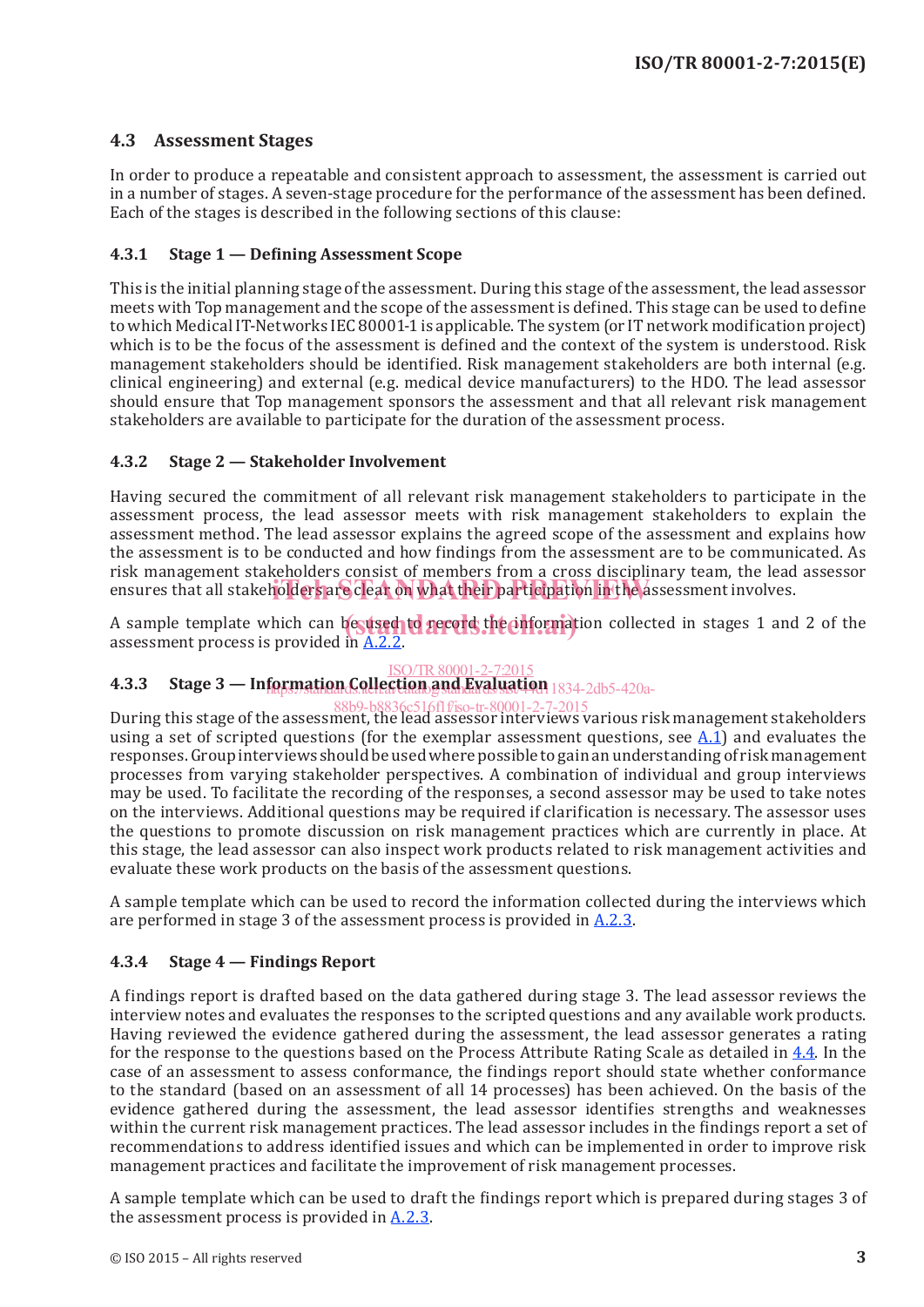### **4.3.5 Stage 5 — Presentation of Findings**

The findings report is presented by the lead assessor to Top management and risk management stakeholders who have taken part in the assessment. At this stage, a date for a reassessment can be agreed.

Stages 1 to 5 above complete the assessment process. Where a follow-up assessment is required, stages 6 and 7 below can be performed. A reassessment can be used to confirm that the recommendations for improvements to the risk management process have improved risk management processes as envisaged.

#### **4.3.6 Stage 6 — Improvement Plan (optional)**

Having allowed time for the findings report to be read and understood, the lead assessor meets with Top management and risk management stakeholders to review the findings of the report. On the basis of the report, a plan for improvements to the risk management process is agreed. The plan should include specific improvement objectives and discussion and timelines for the implementation of the identified improvements.

### **4.3.7 Stage 7 — Follow-up Assessment (optional)**

A follow-up assessment can be performed to ensure that improvements to the risk management processes have been implemented. The reassessment, if required, can be performed on the same project or on a similar Medical IT-Network project to assess if improvements to the process have been made and the impact of these improvements. For example, a reassessment can be initiated in instances where conformance was not determined to have been achieved in the previous assessment and improvements have been made to address the weaknesses. The reassessment determines if the imitiated to improvements have achieved conformance. A reassessment can also be initiated to implemented improvements have achieved conformance. A reassessment can also be initiated to confirm that improvements (identified and implemented as a result of the previous assessment) have resulted in the achievement of a higher canability level for a specific process or processes. The scope of resulted in the achievement of a higher capability level for a specific process or processes. The scope of the reassessment depends on the weaknesses highlighted in the previous assessment and as such can address all processes or a subset of processes.<br>address all processes or a subset of processes.

https://standards.iteh.ai/catalog/standards/sist/44d11834-2db5-420a-

88b9-b8836c516f1f/iso-tr-80001-2-7-2015

### **4.4 Process attribute rating scale**

#### **4.4.1 Rating of process attributes**

When performing an assessment of the capability of risk management processes, each of the base practices is reviewed using objective evidence gathered during assessment interviews and through examination of work products. On the basis of this review, each of the base practices can be assigned a rating. The capability level of the process is based on the average rating of the base practices related to the process. ISO/IEC 15504-2 defines six capability levels from Level 0 (Incomplete Process) to Level 5 (Optimizing Process) and defines attributes of the process that are associated with the achievement of each of the capability levels. An assessment of conformance seeks to confirm that all processes are being performed at Capability Level 1 (Performed Process). For achievement of Capability Level 1, it must be determined during the assessment that risk management processes (as defined within the PAM in Annex C) are being performed in a manner that the purpose of all processes has been achieved. Process performance and capability attributes as defined in ISO/IEC 15504-2 are discussed in detail in C.2.2.3, Table C.1. When performing an assessment of risk management processes at all capability levels, the process attribute rating scale as defined in ISO/IEC 15504-2 should be used.

The extent of achievement of a process attribute is measured using an ordinal scale of measurement as defined 4.4.2.

#### **4.4.2 Process attribute rating values**

The ordinal rating scale defined below shall be used to express the levels of achievement (process attribute rating values) of the process attributes.

**N** Not achieved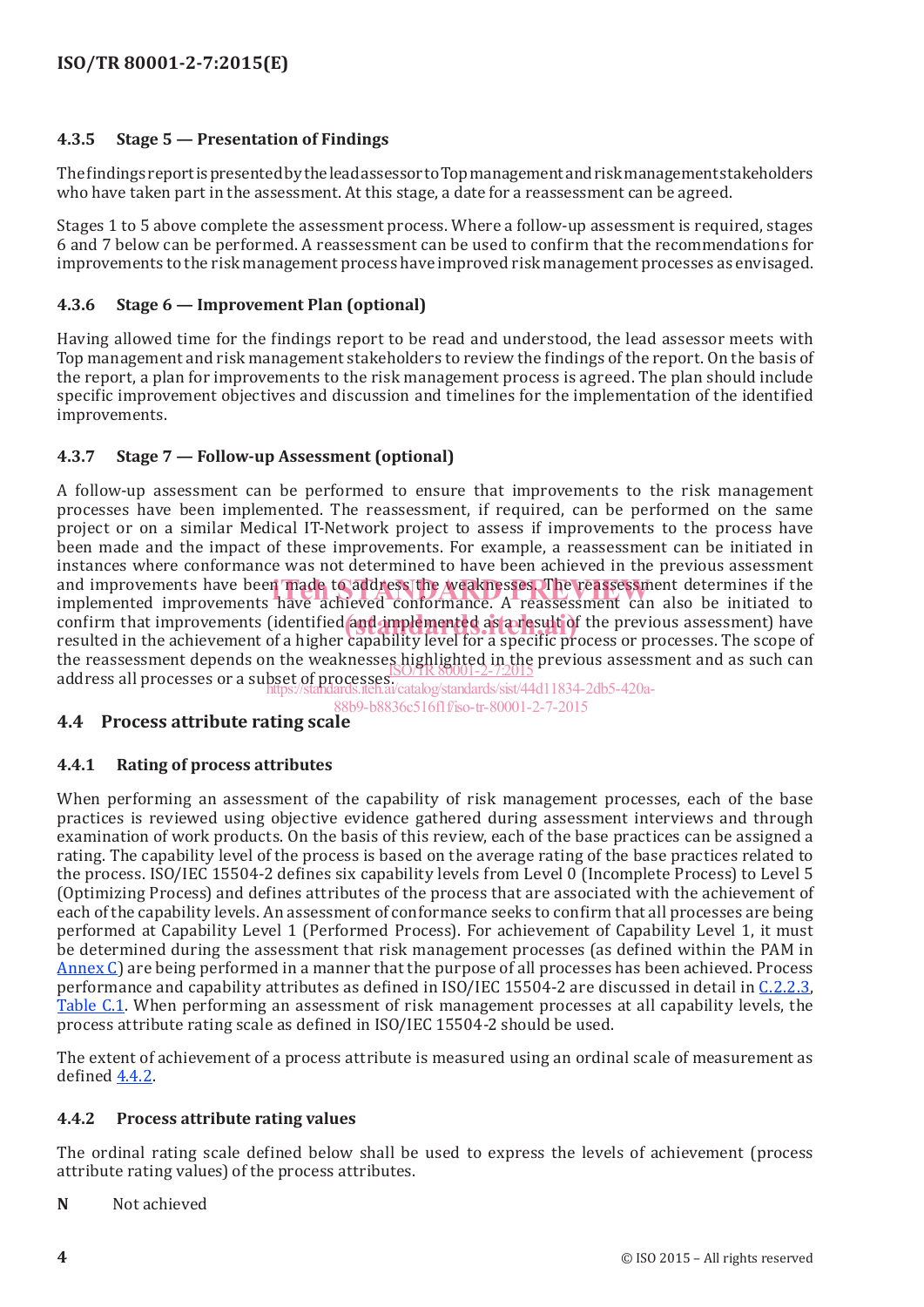There is little or no evidence of achievement of the defined attribute in the assessed process.

**P** Partially achieved

There is some evidence of an approach to, and some achievement of, the defined attribute in the assessed process. Some aspects of achievement of the attribute may be unpredictable.

**L** Largely achieved

There is evidence of a systematic approach to, and significant achievement of, the defined attribute in the assessed process. Some weakness related to this attribute may exist in the assessed process.

**F** Fully achieved

There is evidence of a complete and systematic approach to, and full achievement of, the defined attribute in the assessed process. No significant weaknesses related to this attribute exist in the assessed process.

The ordinal points defined above shall be understood in terms of a percentage scale representing extent of achievement.

The corresponding values shall be:

| N  | 0 to 15 % achievement<br>Not achieved                        |
|----|--------------------------------------------------------------|
|    | $>15\%$ to 50 % achievement<br>Partially achieved            |
|    | i Targely achieved DARD P <sup>50</sup> % to 85% achievement |
| -F | Fully achieved dards.itel?85% to 100 % achievement           |

#### **4.5 Capability Levels** ISO/TR80001-2-7:2015

The exemplar assessment methods iteh.ai/catalog/standards/sist/44d11834-2dd50/7R 80001 allows HDO's to assess their current risk management processes. The focus of the exemplar assessment method is to allow for their current risk management processes. an assessment to be performed to identify areas of the risk management processes which are not being performed in accordance with the requirements of IEC 80001-1 (i.e. processes which have not achieved level 1 capability) and allow recommendations to be made to allow for a level 1 capability level to be achieved. The exemplar assessment method uses a set of scripted questions, each of which are related to specific base practices as outlined in the PAM, to review risk management processes and identify any weaknesses within the current processes in line with the achievement of level 1 capability. Through the identification of weaknesses in the current process and the implementation of recommendations to address these weaknesses, capability levels upper than 1 may be achieved. The exemplar assessment method provided can also be used to assess against capability levels upper than 1 through the use of the capability level assessment as outlined in the PAM in Annex C which contains a full explanation of all capability levels and the associated assessment indicators which can be reviewed in assessing against capability levels upper than level 1.

#### **4.6 Tailoring the Assessment Method**

The exemplar assessment method as outlined in this part of ISO/TR 80001 provides a sample set of questions for use in the assessment of IEC 80001-1 risk management processes. The set of questions provided is intended as a guide who can then be tailored for use in a specific HDO context. The questions should be reviewed on the basis of the context of the HDO in question and amendments made to take into account any variation that are specific to the HDO. The exemplar questions which are provided are based on the base practices as outlined within the PAM in **Annex C**. To tailor the assessment method questions, the base practices on which the questions are based should be reviewed by the assessor. The questions can then be modified, removed, or additional questions added as required by the individual context of the HDO. The assessor should ensure that they are fully aware of the HDO context in order to tailor the questions appropriately. The assessor should also ensure that the questions continue to be related to the base practices as described in the PAM. As the base practices within the PAM describe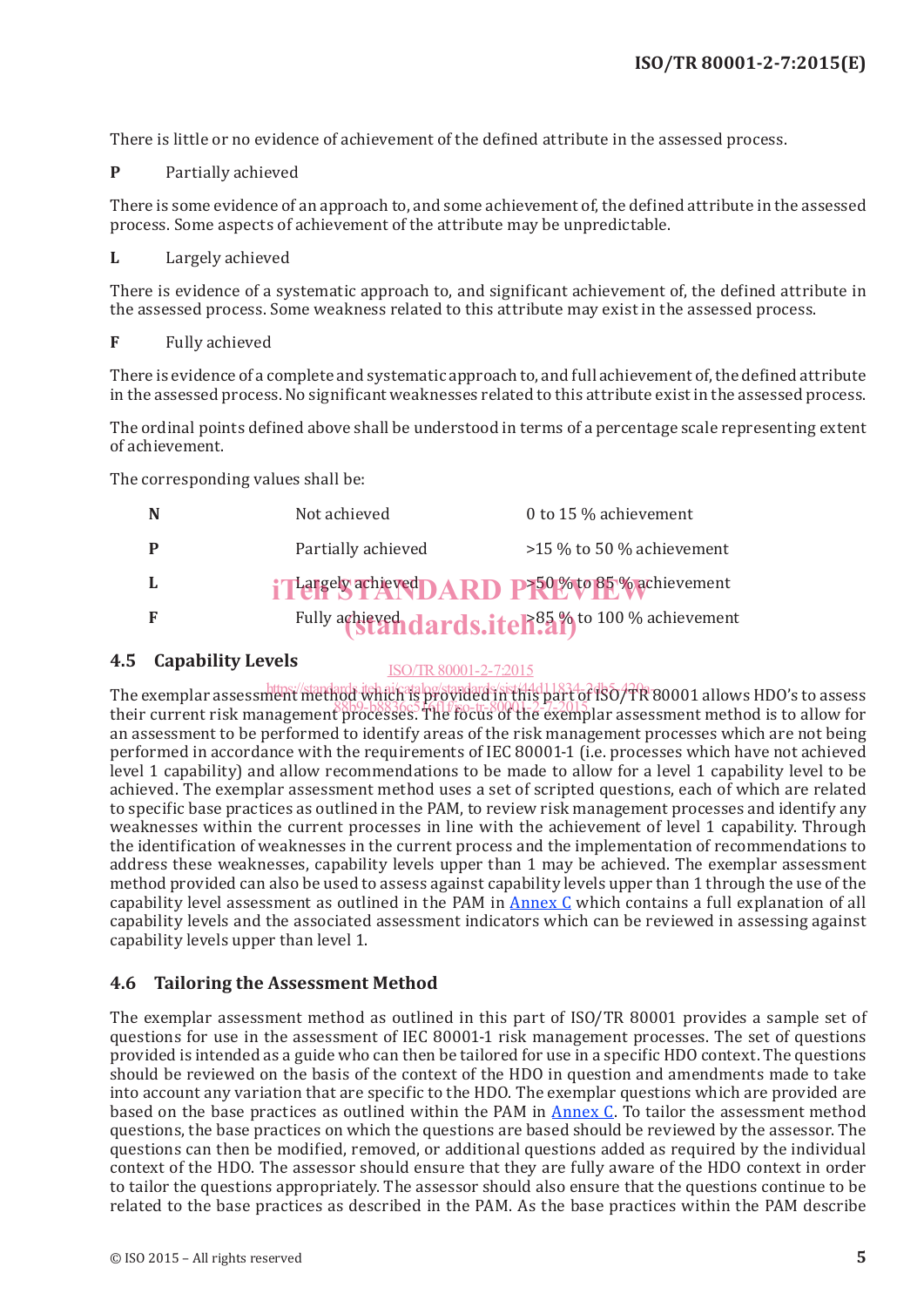### **ISO/TR 80001-2-7:2015(E)**

high level activities that shall be performed in order to achieve the process purpose, they can be used as the basis for more specific questions related to the HDO context. Using this approach ensures that assessments take into account individual HDO context while performing a consistent approach to the assessment of the process purpose and the requirements of IEC 80001-1.

It should be noted that the assessment of a single base practice may require the use of more than one question. The use of the scripted questions in the assessment method is intended to be used as a tool to initiate a discussion on current risk movement processes and allow the assessor to collect objective evidence to support the achievement of a specific capability level. To facilitate the assessors ability to gain an understanding of current risk management processes, additional questions may be posed by the assessor which are not contained in the assessment method to support the judgement of the achievement of the capability level. The assessor may also review documentation which is generated by the performance of risk management activities at this stage.

# iTeh STANDARD PREVIEW (standards.iteh.ai)

ISO/TR80001-2-7:2015 https://standards.iteh.ai/catalog/standards/sist/44d11834-2db5-420a-88b9-b8836c516f1f/iso-tr-80001-2-7-2015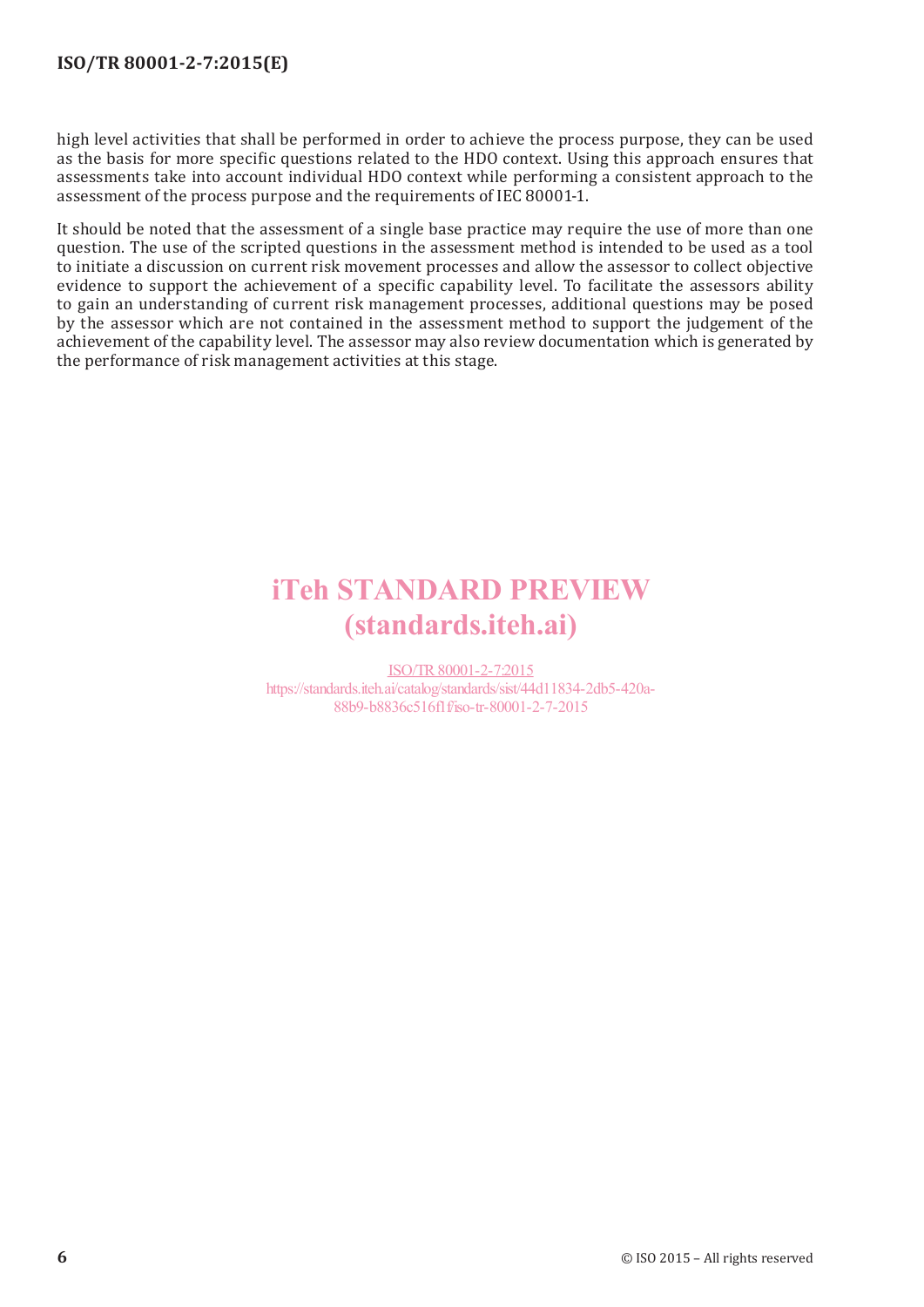# **Annex A**  (informative)

# **Assessment Method**

### **A.1 Exemplar Assessment Questions**

#### **A.1.1 General**

This Annex contains a set of exemplar assessment questions for each of the 14 processes which are defined in the PRM and PAM contained in  $\Delta$ nnex  $\overline{B}$  and  $\overline{C}$ . The assessment questions are based on the base practices related to each process. For each process, the questions are provided along with some guidance for the assessor on points which should be considered when asking the questions. Where more information on a specific base practice is provided in other parts of IEC 80001, details of the technical report and the relevant section are provided. Details of the technical reports which have been published are provided in the bibliography section of this part of ISO/TR 80001. It should be noted that where a specific technical report is appropriate to the context of the network (e.g. a wireless network) then this part of ISO/TR 80001 should be consulted in full prior to the commencement of an assessment of the risk analysis processes related to this network. This set of questions is intended as a starting point for performing an assessment and are based on the base practices which are included in the DAM Additional questions can be added to this set and asked during the assessment if elections or PAM. Additional questions can be added to this set and asked during the assessment if clarification or additional information is required. This set and asked during the assessment in clarification of additional information is required. This set all questions can also be modified to include questions which address the specific context of a particular HDO or a particular geographical region. These questions are intended to be used to perform an assessment against capability level 1. Additional questions can be a str be added to address capability levels upper than 1. An explanation of capability levels is provided in the the PRM and PAM which can be found in Annex B and Annex C-7-2015

Each question relates to a specific base practice within a specific process within the PAM. To facilitate traceability between the PAM and the assessment questions each question has a unique identifier, e.g. MRM.1 BP1 Q.1. The code consists of the process ID which is used in the PRM and PAM (e.g. MRM.1), the base practice number (e.g. BP1), and the question number (e.g. Q.1).

### **A.1.2 MRM.1 Medical IT-Network Risk Management Process**

#### **Table A.1 — MRM.1 BP1**

**MRM.1 BP1:** Establish a Medical IT-Network Risk Management File. Establish a Medical IT-Network Risk Management file that serves as a central repository for all documentation as required to carry out risk management activities.

| Question:                                                                                                       | Guidance:                                                                                                                                                                                                                                                                                                                                                                                                                                                                                                              |
|-----------------------------------------------------------------------------------------------------------------|------------------------------------------------------------------------------------------------------------------------------------------------------------------------------------------------------------------------------------------------------------------------------------------------------------------------------------------------------------------------------------------------------------------------------------------------------------------------------------------------------------------------|
| <b>MRM.1 BP1 Q.1</b><br>Do you have a Medical<br>IT-Network Risk Manage-<br>lment File?<br><b>MRM.1 BP1 Q.2</b> | A Medical IT-Network Risk Management File shall be established to act as a central<br>repository for all documentation required to carry out risk management activ-<br>ities in line with this standard. In addition, the file shall contain all supporting<br>documentation required for risk management activities. The file shall contain the<br>current configuration management information for the Medical IT-Network either<br>through explicit documentation or by reference, for example, to a live database. |
| How is the file stored,<br>accessed, and maintained?                                                            |                                                                                                                                                                                                                                                                                                                                                                                                                                                                                                                        |
| <b>Technical Report:</b>                                                                                        | Section:                                                                                                                                                                                                                                                                                                                                                                                                                                                                                                               |
| IEC 80001-2-1                                                                                                   | 7.4.6.2 Identify RISK CONTROL measures                                                                                                                                                                                                                                                                                                                                                                                                                                                                                 |
| IIEC 80001-2-1                                                                                                  | 7.4.6.4 Re-evaluate RISK                                                                                                                                                                                                                                                                                                                                                                                                                                                                                               |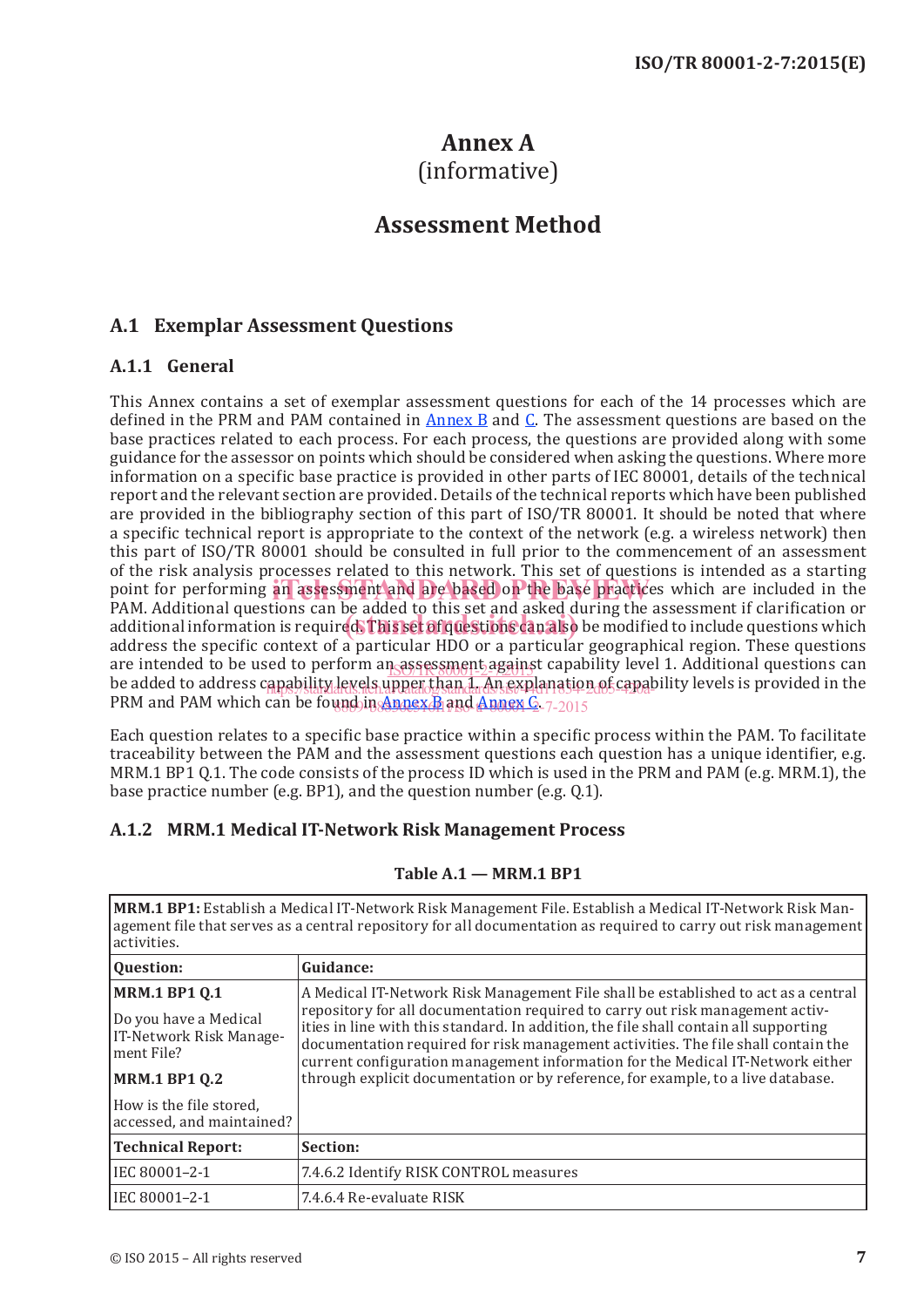| IEC 80001-2-1 | 7.4.6.5 RISK/benefit analysis                                                                                                                   |
|---------------|-------------------------------------------------------------------------------------------------------------------------------------------------|
| IEC 80001-2-1 | 7.4.7 Step 7 Implement RISK CONTROL measures                                                                                                    |
| IEC 80001-2-1 | 7.4.8.2 VERIFICATION of effectiveness                                                                                                           |
| IEC 80001-2-1 | 7.4.9 Step 9: Evaluate any new RISKS arising from RISK CONTROL                                                                                  |
| IEC 80001-2-1 | 7.4.10 Step 10: Evaluate and report overall RESIDUAL RISK (in reference to docu-<br>menting individual residual risks and overall residual risk |
| IEC 80001-2-1 | Figure 8 - Sample summary RISK ASSESSMENT register for the PACU example                                                                         |
| IEC 80001-2-1 | E.6 VERIFICATION of the design and execution of the RISK MANAGEMENT PRO-<br><b>CESS</b>                                                         |
| IEC 80001-2-1 | Annex F RISK ANALYSING small changes in a MEDICAL IT-NETWORK (Figure F.1)                                                                       |
| IEC 80001-2-4 | 4.1 Top management Responsibilities                                                                                                             |

**Table A.1** *(continued)*

#### **Table A.2 — MRM.1 BP2**

**MRM.1 BP2:** Assign Risk Management Resources. Ensure that adequate appropriately qualified resources (including Medical IT-Network Risk Manager) for management, performance of work, and assessment activities are assigned.

| <b>Question:</b>                                                         | Guidance:                                                                                                                                                                                                                                                                                                                                                                                                                                                                             |
|--------------------------------------------------------------------------|---------------------------------------------------------------------------------------------------------------------------------------------------------------------------------------------------------------------------------------------------------------------------------------------------------------------------------------------------------------------------------------------------------------------------------------------------------------------------------------|
| <b>MRM.1 BP2 Q.1</b><br>Have risk management<br>resources been assigned? | Ensure that top management input into risk management process and ensure that<br>adequate and relevant risk management resources are assigned (including Med-<br>ical IT-Network Risk Manager) for the management, performance of work, and<br>assessment activities are assigned. Personnel involved in the performance of risk<br>management activities shall have the necessary qualifications, knowledge, and<br>competence to perform risk management of the Medical IT-Network. |
| <b>Technical Report:</b>                                                 | 80001-2-7201<br>Section: <i>Section: stehalcatalog/standards/sist/44d11834-2db5-420a-</i>                                                                                                                                                                                                                                                                                                                                                                                             |
| IEC 80001-2-4                                                            | 4.1 Top management Responsibilities 001-2-7-2015                                                                                                                                                                                                                                                                                                                                                                                                                                      |
| IEC 80001-2-4                                                            | 4.2 Small Responsible Organization - points to consider                                                                                                                                                                                                                                                                                                                                                                                                                               |
| IEC 80001-2-4                                                            | 4.3 Large Responsible Organization — points to consider                                                                                                                                                                                                                                                                                                                                                                                                                               |
| IEC 80001-2-4                                                            | 5.3 Establish underlying risk framework                                                                                                                                                                                                                                                                                                                                                                                                                                               |
| IEC 80001-2-4                                                            | 5.4.1 Performing a Risk Assessment                                                                                                                                                                                                                                                                                                                                                                                                                                                    |
| IEC 80001-2-4                                                            | 5.4.2.3 Large Responsible Organization — points to consider                                                                                                                                                                                                                                                                                                                                                                                                                           |
| IEC 80001-2-4                                                            | 5.4.4 Manufacturer Identification                                                                                                                                                                                                                                                                                                                                                                                                                                                     |

#### **Table A.3 — MRM.1 BP3**

**MRM.1 BP3:** Identify Risk Management Stakeholders and inform of their responsibilities. Identify people responsible for risk management and lifecycle management activities of medical devices incorporated into IT networks. Ensure resources are adequately informed of their responsibilities and that they co-operate with the Medical IT-Network Risk Manager.

| Question:                                                                                                           | Guidance:                                                                                                                                                                                                                                                                                                                                                                                                                                                                                                                                                                                                                                                                                                                                                                                                                                    |
|---------------------------------------------------------------------------------------------------------------------|----------------------------------------------------------------------------------------------------------------------------------------------------------------------------------------------------------------------------------------------------------------------------------------------------------------------------------------------------------------------------------------------------------------------------------------------------------------------------------------------------------------------------------------------------------------------------------------------------------------------------------------------------------------------------------------------------------------------------------------------------------------------------------------------------------------------------------------------|
| <b>MRM.1 BP3 Q.1</b><br>Are risk management<br>stakeholders identified<br>and aware of their respon-<br>sibilities? | Ensure that relevant risk management stakeholders are identified and informed<br>of their responsibilities and that communication paths exist between the Medical<br>IT-Network risk manager and risk management stakeholders. Risk management<br>stakeholders shall co-operate with the Medical IT-Network Risk Manager in gath-<br>ering, analysing, assessment, and storage of information needed for risk manage-<br>ment; lifecycle management of medical devices incorporated into IT networks;<br>choice and procurement of medical devices. Risk management activities require<br>co-operation from management responsible for Medical IT-Networks, general IT<br>networks, lifecycle management of medical devices connected to IT network, users<br>of medical devices, and maintenance and technical support for medical devices. |